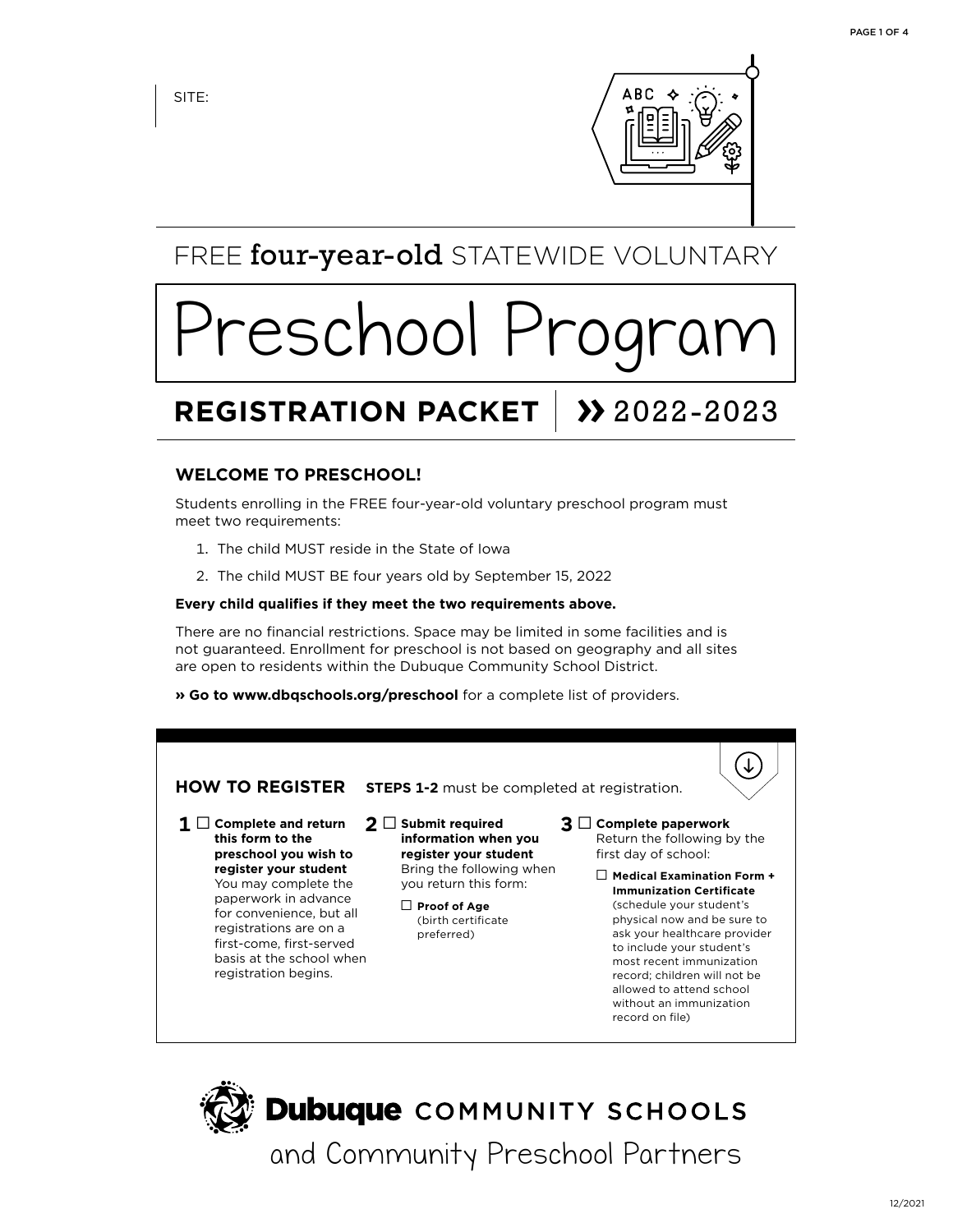#### **STUDENT INFORMATION**

| LEGAL NAME » LAST:                                                                                                       | FIRST: | MIDDLE:                                                                           |  |  |  |
|--------------------------------------------------------------------------------------------------------------------------|--------|-----------------------------------------------------------------------------------|--|--|--|
| GENDER: $\lceil \ \rceil$ Female $\lceil \ \rceil$ Male $\lceil \ \rceil$ DATE OF BIRTH (mm/dd/yyyy):                    |        | IS THE STUDENT IN FOSTER CARE? $\lceil \cdot \rceil$ YES $\lceil \cdot \rceil$ NO |  |  |  |
| IS THE STUDENT RECEIVING SPECIAL EDUCATION SERVICES? [ ] YES [ ] NO If yes, type of service:                             |        |                                                                                   |  |  |  |
| IN WHICH COUNTY DOES THE STUDENT RESIDE?                                                                                 |        |                                                                                   |  |  |  |
| IN WHICH SCHOOL DISTRICT DOES THE STUDENT RESIDE? [ ] DUBUQUE [ ] WESTERN DUBUQUE [ ] BELLEVUE [ ] OTHER Please specify: |        |                                                                                   |  |  |  |
| DID THE STUDENT ATTEND A DIFFERENT PRESCHOOL WITHIN THE 12 MONTHS PRIOR TO THIS ENTRY?   YES   NO If yes, school:        |        |                                                                                   |  |  |  |

#### **RACE AND ETHNICITY INFORMATION**

The U.S. Department of Education has implemented new standards for school districts to report student race and ethnicity. Your answers to the following will be held strictly confidential and data will be used only in the aggregate.

IS THE STUDENT OF HISPANIC, LATINO OR SPANISH ETHNICITY (Cuban, Mexican, Puerto Rican, South or Central American, or other Spanish culture or origin)? [ ] YES [ ] NO *If yes, you may also check one or more of the following racial categories listed below. If no, please check one or more of the following racial categories.*

#### WHAT IS THE STUDENT'S RACE? (check all that apply)

#### RACIAL CATEGORIES:

- [ ] American Indian or Alaska Native
	- (Origins in any of the original peoples of North, Central, and South America who maintain a tribal affiliation or community attachment.)
- 
- [ ] Asian<br>(Origins in any of the original peoples of the Far East, Southeast Asia, or the Indian subcontinent for example Cambodia, China, India, Japan, Korea, Malaysia, Pakistan, Philippine Islands, Thailand, and Vietnam.)
- [ ] Black or African American<br>(Origins in any of the black racial groups of Africa.)
- [ ] Native Hawaiian / Other Pacific Islander<br>(Origins in any of the original peoples of Hawaii, Guam, Samoa, or other Pacific Islands.)
- 
- [ ] White (Origins in any of the original peoples of Europe, the Middle East, or North Africa.)

#### **HOME LANGUAGE INFORMATION**

| WAS THE STUDENT BORN IN THE UNITED STATES? [ ] YES [ ] NO If yes, which state?                                                                                 |                  | If no, in what other country? |                        |
|----------------------------------------------------------------------------------------------------------------------------------------------------------------|------------------|-------------------------------|------------------------|
| HAS THE STUDENT ATTENDED ANY SCHOOL IN THE UNITED STATES FOR ANY THREE YEARS DURING THEIR LIFETIME? [] YES [] NO If yes, please complete the following:        |                  |                               |                        |
| <b>NAME OF SCHOOL:</b>                                                                                                                                         |                  | STATE:                        | <b>DATES ATTENDED:</b> |
| <b>NAME OF SCHOOL:</b>                                                                                                                                         |                  | STATE:                        | <b>DATES ATTENDED:</b> |
| <b>NAME OF SCHOOL:</b>                                                                                                                                         |                  | STATE:                        | <b>DATES ATTENDED:</b> |
| WHAT LANGUAGE IS SPOKEN BY YOU AND YOUR FAMILY MOST OF THE TIME AT HOME?                                                                                       |                  |                               |                        |
| IF AVAILABLE, IN WHAT LANGUAGE WOULD YOU PREFER TO RECEIVE COMMUNICATION FROM THE SCHOOL?                                                                      |                  |                               |                        |
| IS THE STUDENT'S FIRST-LEARNED OR HOME LANGUAGE ANYTHING OTHER THAN ENGLISH? $\lceil \ \rceil$ YES $\lceil \ \rceil$ NO If yes, please complete the following: |                  |                               |                        |
| WHAT LANGUAGE DID THE STUDENT LEARN WHEN HE/SHE FIRST BEGAN TO TALK?                                                                                           |                  |                               |                        |
| WHAT LANGUAGE DOES THE STUDENT MOST FREQUENTLY SPEAK AT HOME?                                                                                                  |                  |                               |                        |
| WHAT LANGUAGE DO THE PARENTS/GUARDIANS MOST FREQUENTLY SPEAK TO THE STUDENT?                                                                                   |                  |                               |                        |
| Father/Guardian:                                                                                                                                               | Mother/Guardian: |                               |                        |
| PLEASE DESCRIBE THE LANGUAGE UNDERSTOOD BY THE STUDENT. (check only one)                                                                                       |                  |                               |                        |
| A. [] Understands only the home language and no English.                                                                                                       |                  |                               |                        |
| $B.$ [] Understands mostly the home language and some English.                                                                                                 |                  |                               |                        |
| c. [] Understands the home language and English equally.                                                                                                       |                  |                               |                        |

- D. [ ] Understands mostly English and some of the home language.
- E. [ ] Understands only English.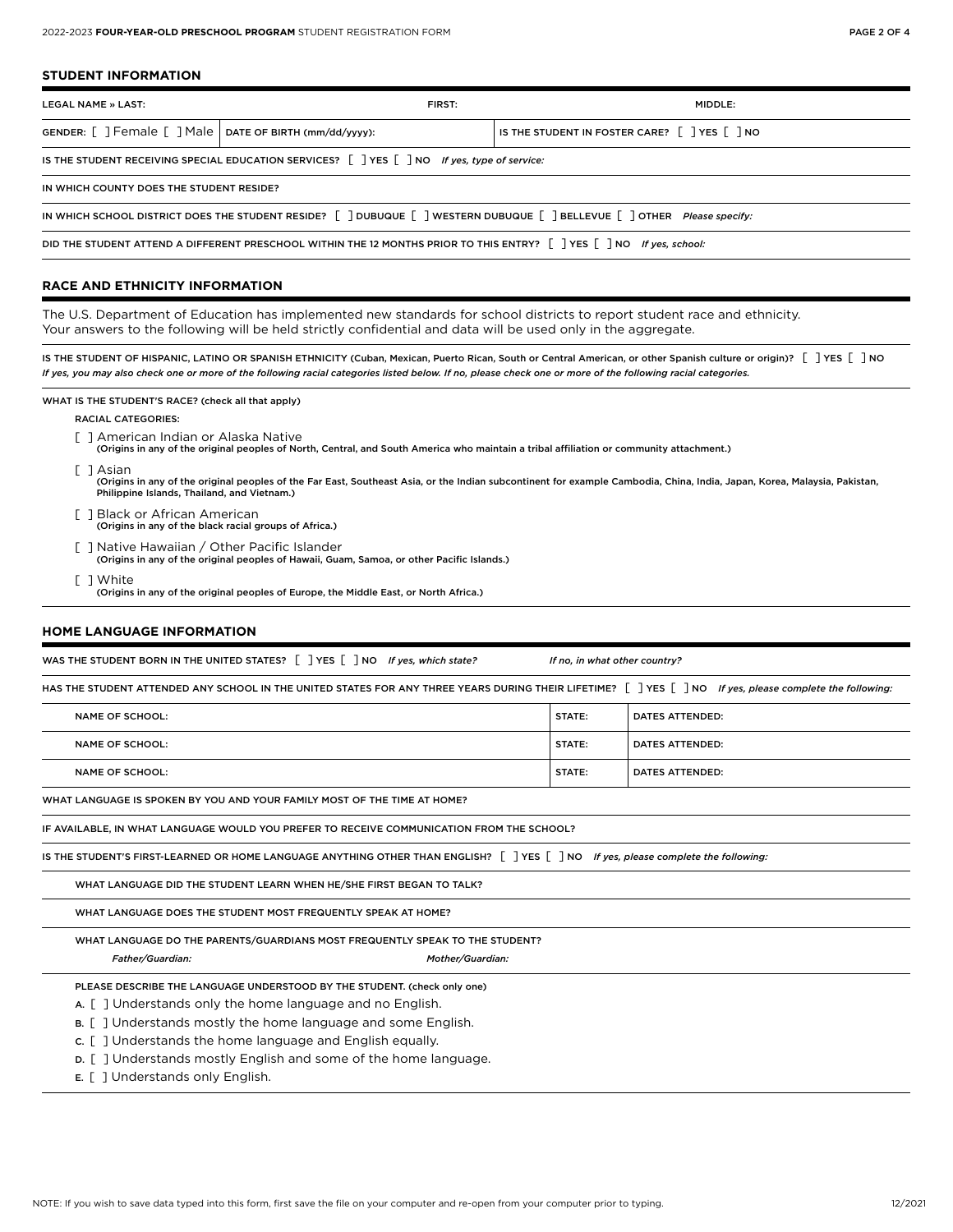#### **PRIMARY HOUSEHOLD INFORMATION (WHERE THE STUDENT RESIDES)**

| PRIMARY HOUSEHOLD PHONE (home or cell):                                                                                                                                                                                    |                    |       |                     |                                 |        |      |
|----------------------------------------------------------------------------------------------------------------------------------------------------------------------------------------------------------------------------|--------------------|-------|---------------------|---------------------------------|--------|------|
| <b>HOME ADDRESS:</b>                                                                                                                                                                                                       |                    | CITY: |                     |                                 | STATE: | ZIP: |
| IS MAILING ADDRESS SAME AS PRIMARY HOUSEHOLD HOME ADDRESS? $\lceil \cdot \rceil$ YES $\lceil \cdot \rceil$ NO If no, please complete the following:                                                                        |                    |       |                     |                                 |        |      |
| <b>ADDRESS:</b>                                                                                                                                                                                                            |                    | CITY: |                     |                                 | STATE: | ZIP: |
| <b>PARENT / GUARDIAN INFORMATION</b><br>LEGAL PARENT / GUARDIAN » PRIMARY CONTACT 1 (WITH WHOM THE STUDENT RESIDES)                                                                                                        |                    |       |                     |                                 |        |      |
| <b>NAME » FIRST:</b>                                                                                                                                                                                                       | LAST:              |       |                     | <b>RELATIONSHIP TO STUDENT:</b> |        |      |
| This information is required to confirm if the individual already has an account existing in Infinite Campus.<br>DATE OF BIRTH (mm/dd/yyyy):<br>It will be used only to detect duplicate accounts and for no other reason. |                    |       |                     |                                 |        |      |
| <b>CELL PHONE:</b>                                                                                                                                                                                                         | <b>WORK PHONE:</b> |       | <b>OTHER PHONE:</b> |                                 |        |      |

| LEGAL PARENT / GUARDIAN » PRIMARY CONTACT 2                                                                                                                                                                                |                    |       |                     |                                 |        |      |  |
|----------------------------------------------------------------------------------------------------------------------------------------------------------------------------------------------------------------------------|--------------------|-------|---------------------|---------------------------------|--------|------|--|
| <b>NAME » FIRST:</b>                                                                                                                                                                                                       | LAST:              |       |                     | <b>RELATIONSHIP TO STUDENT:</b> |        |      |  |
| This information is required to confirm if the individual already has an account existing in Infinite Campus.<br>DATE OF BIRTH (mm/dd/yyyy):<br>It will be used only to detect duplicate accounts and for no other reason. |                    |       |                     |                                 |        |      |  |
| <b>CELL PHONE:</b>                                                                                                                                                                                                         | <b>WORK PHONE:</b> |       | <b>OTHER PHONE:</b> |                                 |        |      |  |
| EMAIL:                                                                                                                                                                                                                     |                    |       | <b>EMPLOYER:</b>    |                                 |        |      |  |
| DOES THIS PERSON RESIDE AT THE SAME PRIMARY HOUSEHOLD HOME ADDRESS AS THE STUDENT? $\lceil \rceil$ YES $\lceil \rceil$ NO If no, please complete the following:                                                            |                    |       |                     |                                 |        |      |  |
| <b>HOME ADDRESS:</b>                                                                                                                                                                                                       |                    | CITY: |                     |                                 | STATE: | ZIP: |  |
| <b>MAILING ADDRESS:</b>                                                                                                                                                                                                    |                    | CITY: |                     |                                 | STATE: | ZIP: |  |
|                                                                                                                                                                                                                            |                    |       |                     |                                 |        |      |  |

## DO THEY WISH TO RECEIVE SCHOOL MAILINGS? [ ] YES [ ] NO

### **EMERGENCY CONTACT INFORMATION** *Contacts should be available to pick up your student within 30 minutes.*

EMAIL: EMPLOYER:

| <b>EMERGENCY CONTACT 1 »</b>    | <b>EMERGENCY CONTACT 2 »</b>    | <b>EMERGENCY CONTACT 3 »</b>    |  |
|---------------------------------|---------------------------------|---------------------------------|--|
| <b>FIRST NAME:</b>              | <b>FIRST NAME:</b>              | <b>FIRST NAME:</b>              |  |
| <b>LAST NAME:</b>               | <b>LAST NAME:</b>               | <b>LAST NAME:</b>               |  |
| <b>RELATIONSHIP TO STUDENT:</b> | <b>RELATIONSHIP TO STUDENT:</b> | <b>RELATIONSHIP TO STUDENT:</b> |  |
| <b>HOME PHONE:</b>              | <b>HOME PHONE:</b>              | <b>HOME PHONE:</b>              |  |
| <b>CELL PHONE:</b>              | <b>CELL PHONE:</b>              | <b>CELL PHONE:</b>              |  |
| <b>WORK PHONE:</b>              | <b>WORK PHONE:</b>              | <b>WORK PHONE:</b>              |  |

#### **OTHER STUDENT(S) IN HOUSEHOLD** *List all children in preschool through grade 12.*

| <b>STUDENT NAME:</b> | <b>GRADE:</b> | <b>SCHOOL ATTENDING:</b> |
|----------------------|---------------|--------------------------|
| <b>STUDENT NAME:</b> | GRADE:        | <b>SCHOOL ATTENDING:</b> |
| <b>STUDENT NAME:</b> | GRADE:        | <b>SCHOOL ATTENDING:</b> |
| <b>STUDENT NAME:</b> | <b>GRADE:</b> | <b>SCHOOL ATTENDING:</b> |
| <b>STUDENT NAME:</b> | GRADE:        | <b>SCHOOL ATTENDING:</b> |

#### **PLEASE SIGN BELOW**

| PARENT / GUARDIAN SIGNATURE | DATE |
|-----------------------------|------|

\_\_\_\_\_\_\_\_\_\_\_\_\_\_\_\_\_\_\_\_\_\_\_\_\_\_\_\_\_\_\_\_\_\_\_\_\_\_\_\_\_\_ \_\_\_\_\_\_\_\_\_\_\_\_\_\_\_\_

*Be advised that at any time the Iowa State Legislature may consider proposals that could reduce or eliminate funding for some preschool programs. Proof of the child's age is required upon enrollment.*

**» PLEASE RETURN COMPLETED FORMS TO** the preschool you wish to register your student.